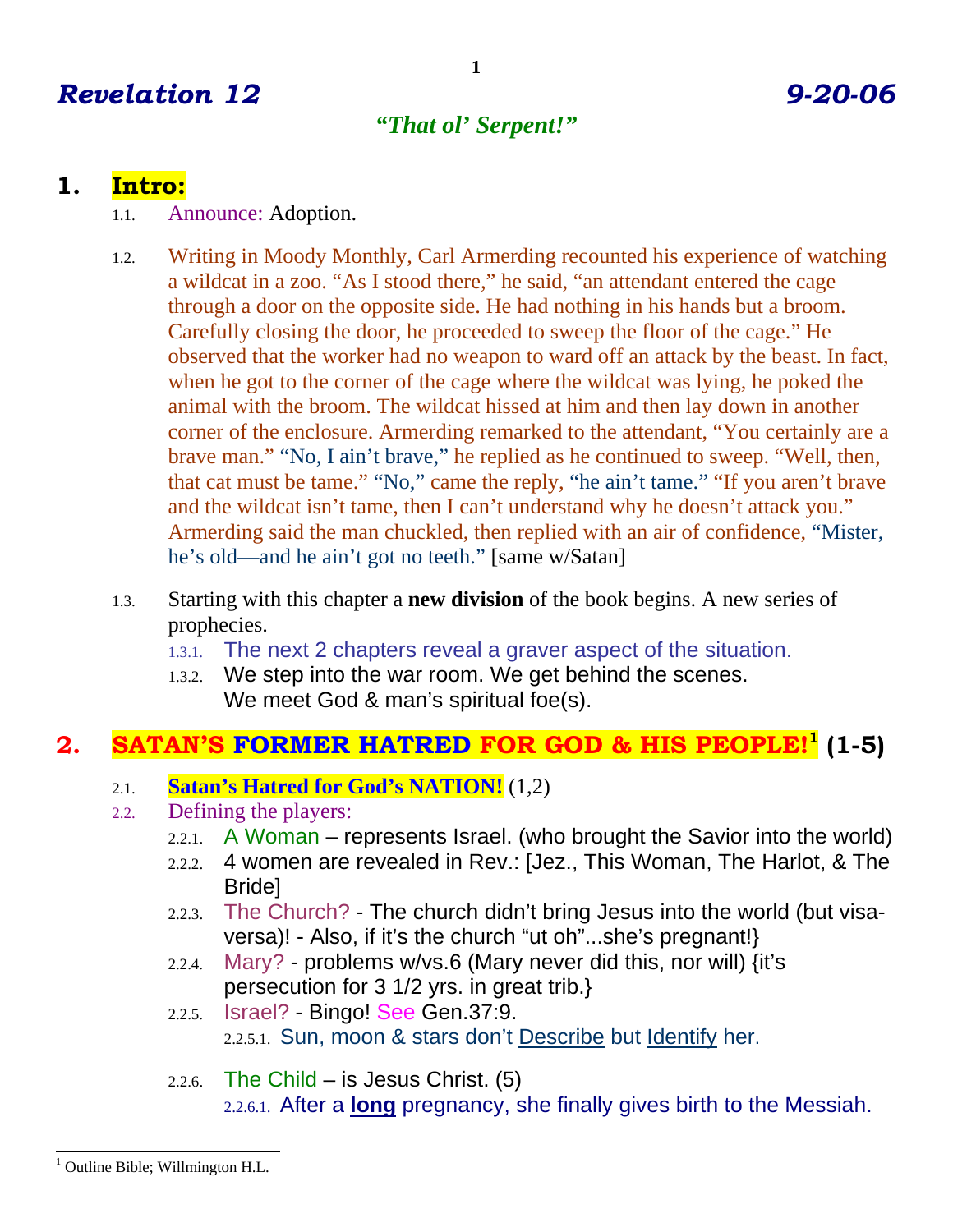- 2.2.7. A Red Dragon is Satan. (see  $vs.9$ )
	- 2.2.7.1. Tried to keep Jesus from being born.
	- 2.2.7.2. Tried to kill Him once he was born.

#### **2.2.8. Examples from being born:**

- 2.2.8.1. **Prophesied** back in Gen3:15 "And I will put enmity Between you(Satan) and the woman(Israel), And between your seed and her Seed(Mary/virgin birth) ; He (JC) shall bruise your head, And you(Satan) shall bruise His heel."
- 2.2.8.2. Attack killing off **Abel**. (Gen.4)
- 2.2.8.3. Polluting the godly line of **Seth**. (Gen.6)
- 2.2.8.4. Attacks against **Abraham, Isaac, & Jacob**!
- 2.2.8.5. Producing a **pseudo-son** of promise in **Ishmael**. (Gen.16)
- 2.2.8.6. The **new Pharaoh** over Egypt "commanded all his people, saying, Every son who is born you shall cast into the river, and every daughter you shall save alive." (Ex.1:22)
- 2.2.8.7. Attacks against **David** by Saul!
- 2.2.8.8. Attacks against the **Tribe of Judah**! [Read 2 Kings 11:1- 3/Joash]
- 2.2.8.9. Attacks against by **Haman**, in Esther!

#### **2.2.9. Examples once he was born:**

- 2.2.9.1. Attacks by **Herod** slaughter of male children under 2.
- 2.2.9.2. Attacks by **temptation** in the wilderness. [cast yourself down]
- 2.2.9.3. Attacks by **Judas**.

### **2.2.10. Examples before His return:**

2.2.10.1.Attacks of **Anti-Semitism** - Hitler's Holocaust! 2.2.10.2.Attacks from the **whole Middle East** (if not the world) against Israel! 2.2.10.3.Attacks to come from **The Antichrist**!

### 2.3. **Satan's Hatred for God's SON!** (3-5)

- 2.4. Why Dragon? His intense cruelty! (you don't make a pet out of a dragon...well Herman Munster did but…)
- 2.5. 7 heads  $& 10$  horns Relate him to 13:1 (explain there)
- 2.6. 7 diadems Show his authority & power.
- 2.7. The tail vast size  $&$  strength.
- 2.8. 1/3 of the Stars (angels) Referring to that ancient event of the rebellion of 1/3 of the angels.
	- 2.8.1. 2 Pet. 2:4 "For if God did not spare the angels who sinned, but **cast them down** to hell and delivered them into chains of darkness, to be reserved for judgment."
	- 2.8.2. Jude 6 "And the angels who **did not keep their proper domain**, but left their own abode, He has reserved in everlasting chains under darkness for the judgment of the great day;"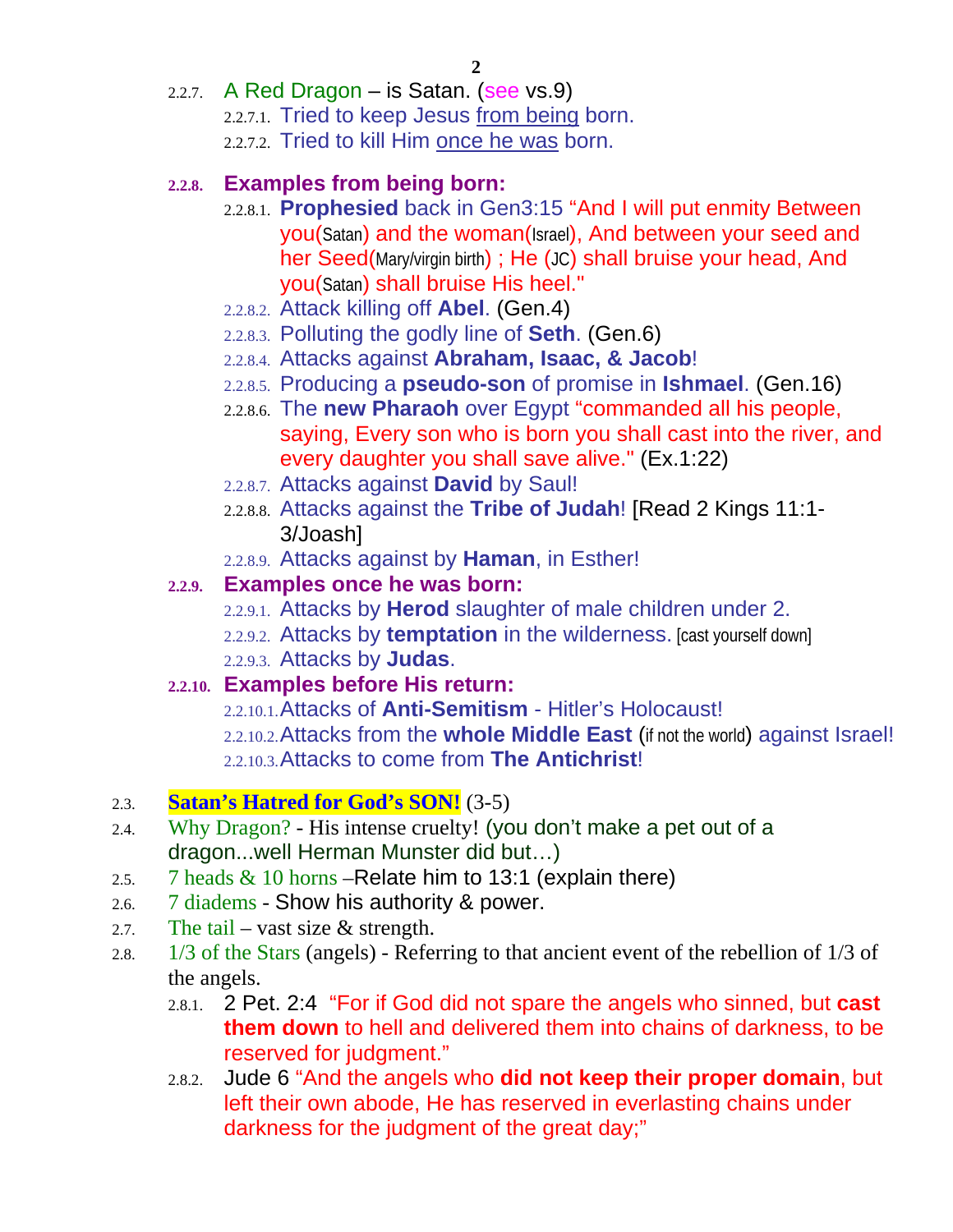#### 2.9. **Attempted Assassination at Jesus' birth!** (4b)

- 2.10. And you thought you had a hard labor? When you're giving birth the last thing you want is a **red dragon** in your room waiting to **eat your baby**! 2
- 2.11. **Satan Loses at His Ascension!** (5)

# **3. SATAN'S FUTURE HATRED FOR GOD & HIS PEOPLE!! (6-17)**

- 3.1. **Persecuted by Satan!** (13,15,17)
- 3.2. (17) Israel has been spared from water twice, at the red Sea & at the river Jordan.
	- 3.2.1. This could be speaking of a great army dispatched by Satan to destroy the fleeing Israelites?
	- 3.2.2. If he can't beat Jesus, nor the woman, then he tries for anyone he can get.

#### 3.3. **Protected by God!** (6,14,16)

- 3.4. Satan can handle you as an **individual**; but he cannot handle **the One to whom you have joined**!
- 3.5. (14) Edom? Could well be the place because Christ will come to Edom (Petra area) upon is return to take vengeance on Bozrah & deliver a remnant of Jewish believers. (Is.63:1-6)
	- 3.5.1. See Eagles wings in Ex.19:4. [some see eagles wings as U.S. nay!]
	- 3.5.2. When the woman moves swiftly into the wilderness… one entitled this "*You go girl*!"
- 3.6. (16) Divine assistance.
- 3.7. **The Defeat & Dismissal of Satan!** (7-9)
- 3.8. Defeat! (7,8) "but they did not prevail"
- 3.9. Satan obviously has access to God's ear/throne. (Job 1,2 & Zech.3)
- 3.10. The bible is clear about the outcome of the great cosmic struggle (We win!)
- 3.11. We don't understand exactly how there is a battle in heaven, or what it looks like?
- 3.12. Dismissal! (9) "Cast down to the earth"
- 3.13. Different names & titles for Satan:
	- 3.13.1. Satan (Heb) "accuser or adversary".
		- 3.13.1.1.He has the "*gift*" to point out the **flaws** & **sins** in God's people! 3.13.1.1.1.Q: Do you have this same gift?
	- 3.13.2. Devil (Gk) "slanderer".
		- 3.13.2.1.Speaking slander to man about God (i.e. Eve);

And speaking slander to God about man (accusing).

3.13.3. The wicked one – the title not that he is wicked in himself, but is also **the source** of all wickedness in the world.

<sup>-</sup> $2^2$  The Complete Idiot's Guide to the book of Revelation; pg.98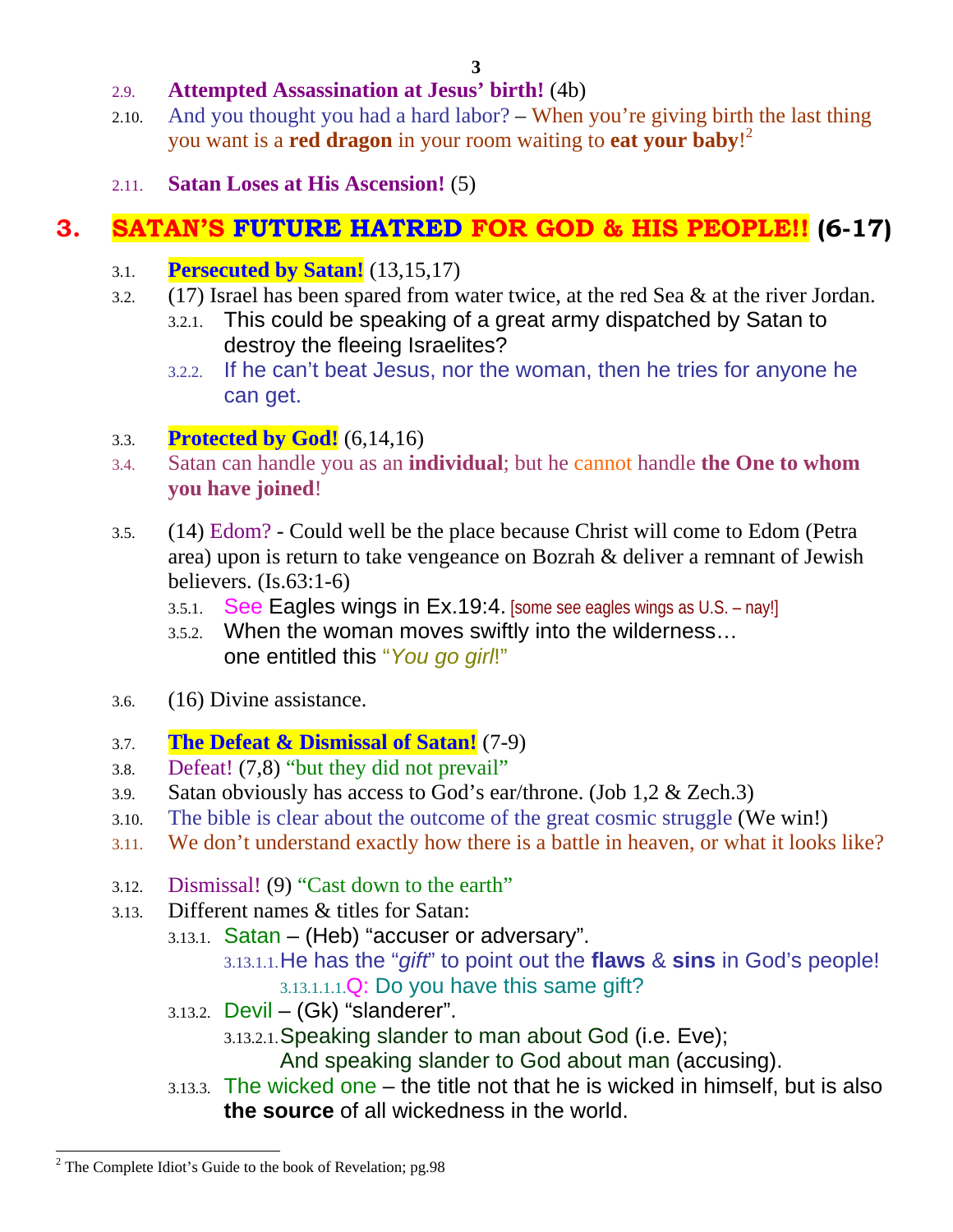- 3.13.4. The tempter none escape his temptations. He continually tempts men to sin.
	- 3.13.4.1.He also uses "lies, deception, murder, doubt, guilt, fear, confusion, sickness, envy, & pride" & any other possible means to hinder a Christian's **witness** & **usefulness**.
	- 3.13.4.2.Q: Which does he nail you with most?
- 3.13.5. Cunning the wiles(or subtle methods) of the devil.
	- 3.13.5.1.He can transform himself into an angel of light.
	- 3.13.5.2.Satan promises the **best**, but pays with the **worst**; he promises **honor** and pays with **disgrace**; he promises **pleasure** and pays with **pain**; he promises **profit** and pays with **loss**; he promises **life** and pays with **death**. - Thomas Brooks
- 3.13.6. The serpent; Be-elzebul; the ruler of this world; the prince of the power of the air; the evil one…
- **3.13.7. Hislimits!**
- 3.13.8. He is **mighty** but not **almighty**! [he even had to ask permission to go into the swine]
- 3.13.9. He can be resisted. "Resist the devil & he will flee from you." James 4:7 3.13.9.1.How? By **submitting** unto God; & dawning the **whole armor** of God.
- 3.13.10. He does not know the future or read our minds or know our thoughts.
- 3.13.11. Q: What about reports of **witch doctors** or **fortune tellers** giving accurate reports about people?
- 3.13.12. He can know what I ate for breakfast **if** he saw me.
- 3.13.13. He can know what I said in a private conversation **if** he was listening.
	- 3.13.13.1.Dan.2:27,28 "Daniel replied, "No wise man, enchanter, magician or diviner can explain to the king the mystery he has asked about, but there is a God in heaven who reveals mysteries. He has shown King Nebuchadnezzar what will happen in days to come. Your dream and the visions that passed through your mind as you lay on your bed are these:"
- 3.14. **The Voice from Heaven!** (10-12)
- 3.15. When Satan is confined to earth, his activities are intensified against humanity.<sup>3</sup> 3.15.1. He realizes his meter's running. His countdown clock is winding down
- 3.16. Q: Are you a **Victim** or a **Victor** when it comes to daily sp. battle?
	- 3.16.1. We are engaged in battle!
		- 3.16.1.1."Christians we are in our finest hour!"
	- 3.16.2. When 9-11 hit we were bumped up to "Threatcon Delta"! 3.16.2.1.[Normal, Alpha, Bravo, Charlie, Delta] 3.16.2.2.These are "THREAT CONditions"

3.16.2.2.1.Lowest to highest state of alert!

- 3.16.3. It's not practical to always stay in highest alert.
- 3.16.4. Only by the grace of God it is not always Delta (*can't imagine that?)*

 $\overline{\phantom{a}}$ 

<sup>&</sup>lt;sup>3</sup> Shepherd's Notes; pg.45.